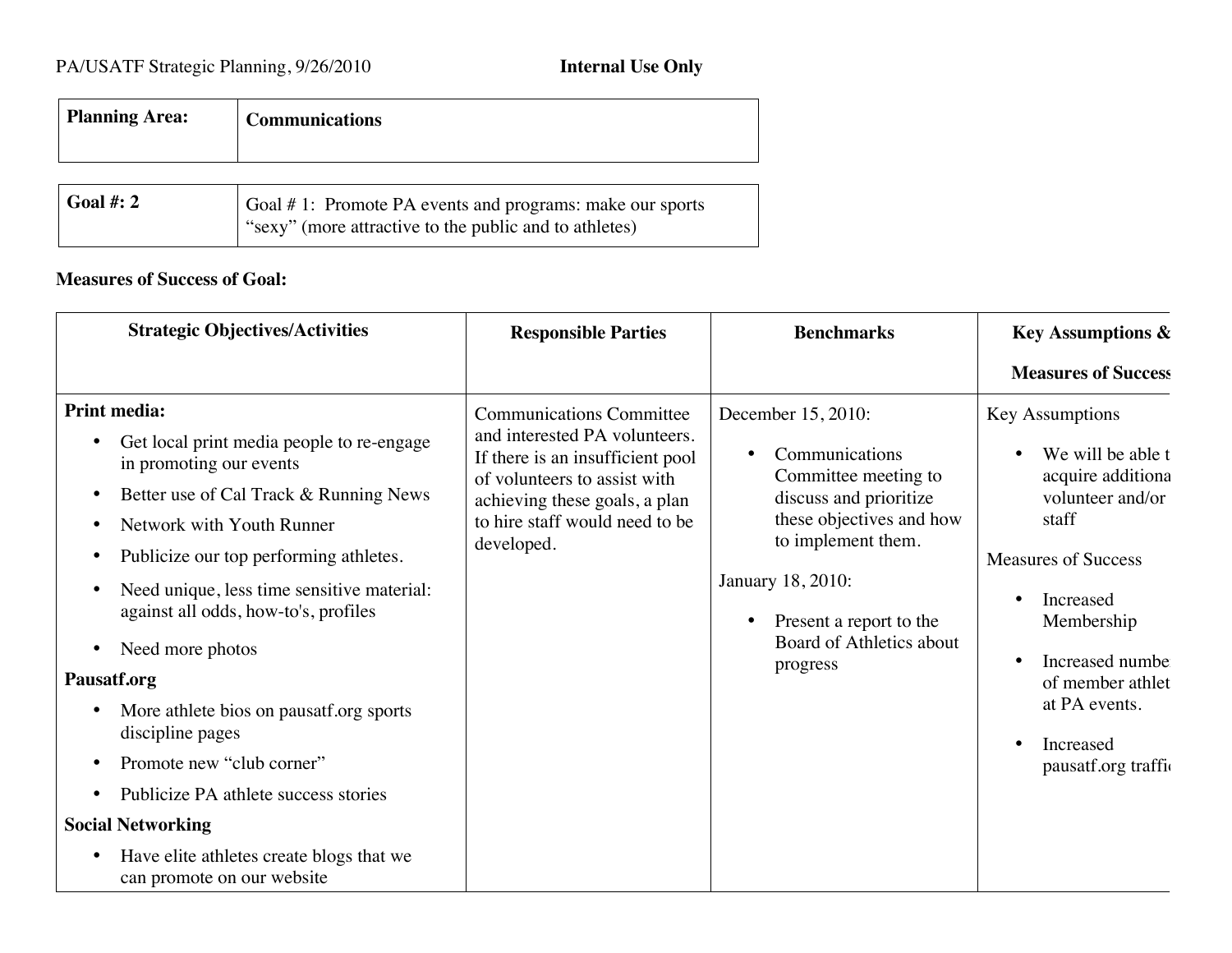| Instigate social media opportunities<br>(tweeting, blogging, forums, Facebook)                                                                         |  |  |
|--------------------------------------------------------------------------------------------------------------------------------------------------------|--|--|
| PA Membership broadcast e-mail in a<br>newsletter format 1-2 times a year<br>(comes from president and provides)<br>timely communication to membership |  |  |

| Goal #: $2$ | $\vert$ Goal # 1: Website Optimization |
|-------------|----------------------------------------|
|-------------|----------------------------------------|

## **Measures of Success of Goal:**

| <b>Strategic Objectives/Activities</b>                                                                                                                                                                                                                                                                                                                                                                                                                                                                                                                                                                                         | <b>Responsible Parties</b>                                                                                              | <b>Benchmarks</b>                                                                                                                                                                                                                                                                                                                  | <b>Key Assumptions &amp;</b>                                                                                                                                                                                                                                                                     |
|--------------------------------------------------------------------------------------------------------------------------------------------------------------------------------------------------------------------------------------------------------------------------------------------------------------------------------------------------------------------------------------------------------------------------------------------------------------------------------------------------------------------------------------------------------------------------------------------------------------------------------|-------------------------------------------------------------------------------------------------------------------------|------------------------------------------------------------------------------------------------------------------------------------------------------------------------------------------------------------------------------------------------------------------------------------------------------------------------------------|--------------------------------------------------------------------------------------------------------------------------------------------------------------------------------------------------------------------------------------------------------------------------------------------------|
|                                                                                                                                                                                                                                                                                                                                                                                                                                                                                                                                                                                                                                |                                                                                                                         |                                                                                                                                                                                                                                                                                                                                    | <b>Measures of Success</b>                                                                                                                                                                                                                                                                       |
| <b>Establish TST Media contract and transition</b><br>pausatf.org material to new more reliable<br>host with a complete content management<br>system.<br>Move content management into the<br>$\bullet$<br>hands of each sport committee<br>Set up an interactive calendar for PA<br>$\bullet$<br>events<br>Calendar - PA wide community events in<br>$\bullet$<br>our focus area (community, college, HS,<br>youth)  public / media focus<br>Online registration consistent across all<br>$\bullet$<br>sports disciplines; officials trainings;<br>clinics  etc.<br>Analytics<br>$\bullet$<br>Search Engine Optimization (SEO) | Cynci Calvin<br>Thom Trimble<br><b>Communications Committee</b><br>Katie Wasilenko (to<br>investigate calendar options) | December 15, 2010:<br>Include this goal as an<br>agenda item for this<br>Communications<br>Committee meeting.<br>January 5, 2011<br>Contact TST media and<br>$\bullet$<br>formalize contract for<br>new pausatf.org site.<br>January 19, 2011:<br>TST media's pausatf.org<br>$\bullet$<br>website is ready for<br>loading content. | <b>Key Assumptions</b><br>Approx. \$2,000<br>expense for 2011<br>$$1,000$ to<br>TSTmedia)<br><b>Additional funds</b><br>pay staff for data<br>transfer if unable<br>find volunteers to<br>this.<br>\$500 needed<br>annually for host<br>fee<br>Note: at the<br>September BOA<br>meeting a cum no |